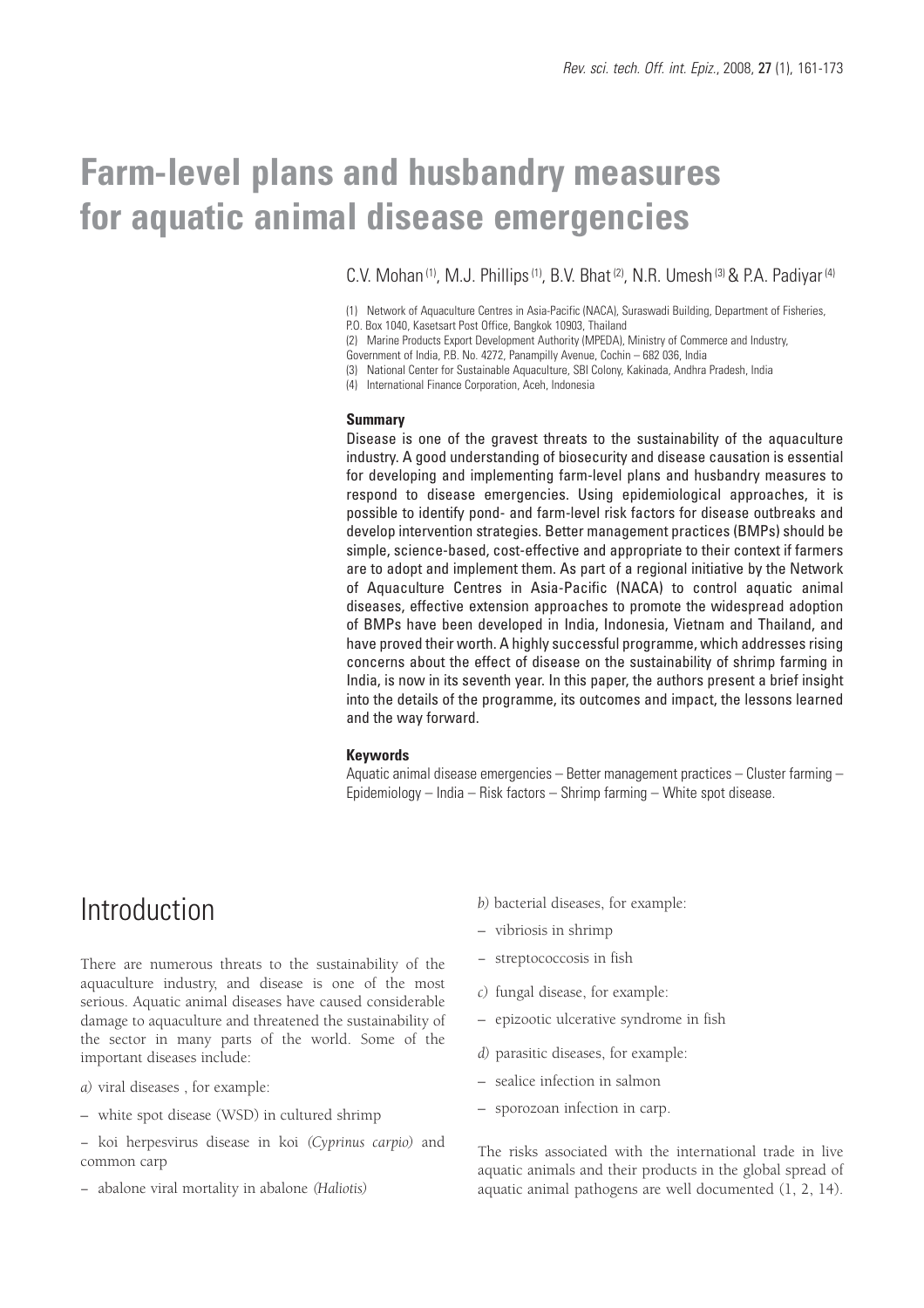The socio-economic cost of aquatic animal disease is phenomenal. For example, in Asia, first yellowhead virus (from 1992 onwards) and later white spot syndrome virus (WSSV) (from 1993 onwards) caused direct and continuing losses of approximately US\$ 1 billion a year to the native cultured shrimp industry (3). Aquatic animal disease prevention and control are a shared responsibility, and stakeholders at all levels (that is, farm, province, national and international) must be aware of their obligations, and be able to respond to disease emergencies and contribute to comprehensive aquatic animal health management programmes.

Developing and implementing farm-level plans and management measures to respond to disease is not straightforward. A good understanding of biosecurity and disease causation is necessary. Such plans and measures should embrace the concept of aquatic animal health management in its entirety, while focusing attention on three crucial points:

− preventing the entry of pathogens into production systems (e.g. farms and hatcheries)

− preventing the proliferation of pathogens in the production system which could lead to an outbreak (e.g. avoiding conditions on the farm which could promote or facilitate disease)

− preventing the spread of pathogens, should an outbreak occur.

Biosecurity is a set of standard scientific measures to exclude pathogens from the production environment and host and, more broadly, to limit the establishment and spread of pathogens. The principles of biosecurity should be adopted to keep harmful pathogens not only out of the farm but also out of the country and the region, particularly where there are shared bodies of water. Once harmful pathogens enter and become established (endemic), it is practically impossible to keep them out of the farm, especially in open farming systems, such as cages.

Some concepts vital for ensuring biosecurity are:

– identifying pathogen entry routes

– quarantine and screening of potential hosts introduced onto the farm

- − disinfection at defined critical control points
- − identifying risk factors for disease outbreaks.

At the farm level, every producer would like to implement a biosecurity plan. However, the extent to which the principles of biosecurity can be applied depends greatly on the type of farming system used (e.g. open, closed,

partially closed). Applying biosecurity principles in smallscale, extensive, open farming systems is difficult, but open farming systems with little, if any, control over pathogens or carriers entering the pond (or other body of water) still comprise much of the aquaculture in Asia.

According to epidemiological theory, a disease will occur only when there is a sufficient cause. One component of the sufficient cause is the presence of the pathogen, which is necessary for the disease to occur (necessary cause). This is particularly the case in infectious diseases. Unless the necessary cause is solely sufficient to cause the disease, the presence of the pathogen alone will not make the animal sick and cause an outbreak. Several component causes (also called risk factors), in addition to the necessary cause, are essential for the disease to occur (22).

Using epidemiological approaches, it is possible to identify pond or farm-level risk factors for disease outbreaks. Intervention strategies can then be developed to minimise or eliminate such risk factors and reduce the risk of disease. In a broad sense, better management practices (BMPs) provide measures to manage disease at the farm level. Epidemiological approaches for identifying pond or farm-level risk factors for disease outbreaks (e.g. WSD in shrimp) are becoming more popular in the development of aquatic animal disease prevention and management strategies (9, 10, 18).

# Applying biosecurity and disease causation principles when developing farm-level plans

Generic plans for minimising pathogen entry, preventing disease outbreaks and formulating post-outbreak responses are well developed. Likely pathogen carriers include:

- *a)* infected hosts, for example:
- post-larvae (PL), broodstock
- − vectors
- − intermediate hosts
- − reservoir hosts
- *b)* non-host biological carriers, for example:
- birds
- − dogs
- − insects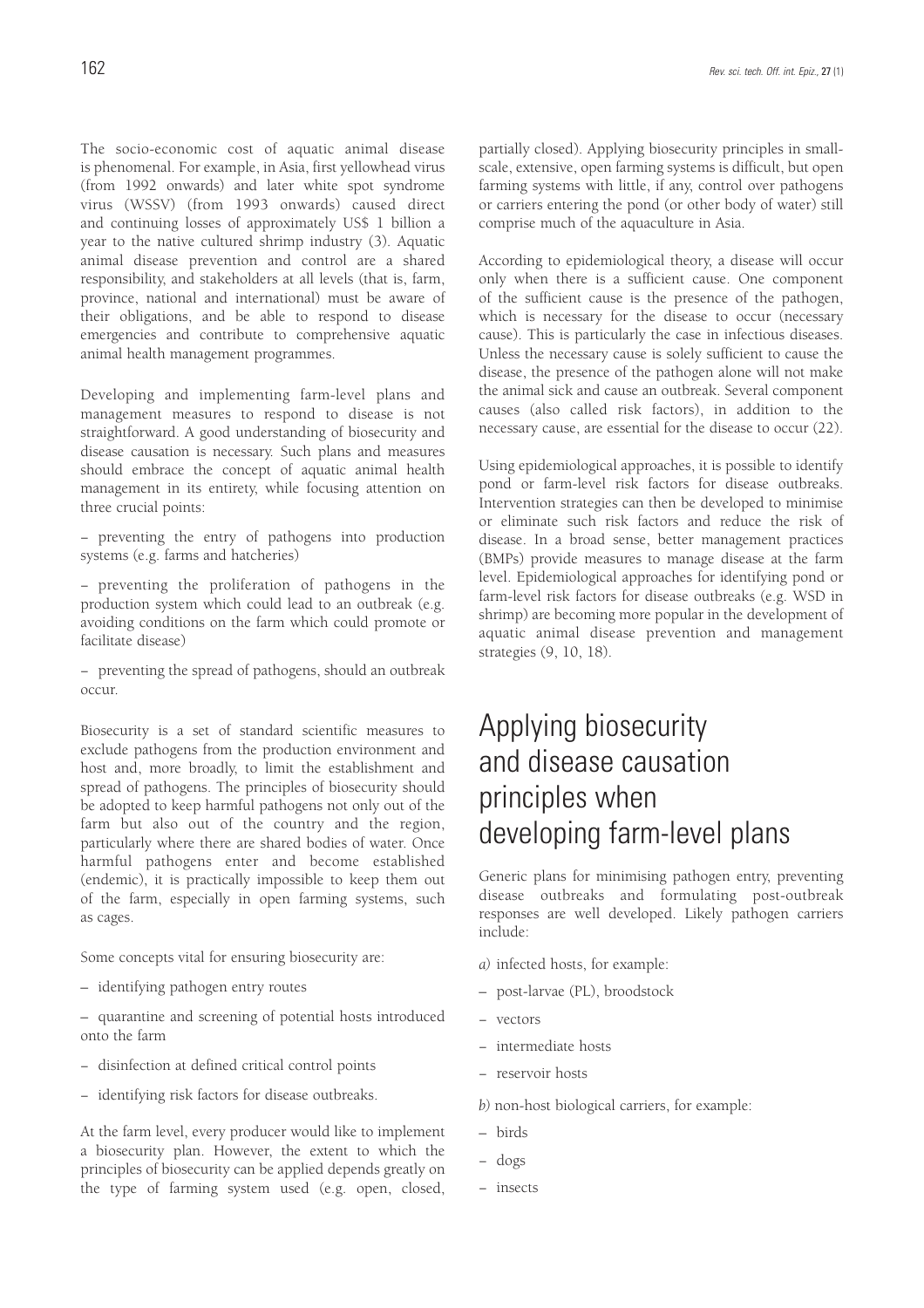- − other predators
- − human beings
- *c)* fomites, for example:
- water
- − vehicles
- − buckets
- − shoes
- − nets
- − clothing.

Such carriers could enter the aquaculture system through water-borne, air-borne and/or overland transport routes. Several generic approaches are available to prevent the entry of pathogens and their carriers into the pond and/or the farm (5). Implementing strict biosecurity measures at the farm level can be very expensive and may not be feasible in open farming systems. Identifying and weighing the relative risks associated with different pathogen carriers and entry routes through epidemiological studies would help to target resources at the major risks, so that biosecurity measures become more cost-effective. Biosecurity measures will be adopted on the farm only if they are shown to prevent the occurrence of the disease effectively and at a cost the farmer can afford.

The mere presence of a pathogen (necessary cause) does not always lead to disease outbreaks at the farm level. Good husbandry practices and risk management measures can minimise the impact of an outbreak. Epidemiological approaches have been successfully used to identify farmlevel risk factors for some diseases, e.g. WSD. Farm-level plans and improved management practices to address identified risk factors have been successful in producing good yields, despite the presence of the necessary cause.

For example, successful production has been achieved in the presence of WSSV. In fact, in some farming systems at least, a majority of ponds harvest shrimp which test positive for the presence of antibodies against WSSV (12, 23). Some possible reasons include:

− a low viral load and low prevalence in PL

− reduced contact ratio and transmission (due to such things as a lower stocking density)

− improved environmental conditions leading to less stress for the shrimp (e.g. better water quality, high-quality feed, a clean pond bottom)

- − better surveillance and early diagnosis
- − informed decision-making.

These considerations seem to indicate that it is possible to prevent WSD outbreaks, despite the presence of the pathogen (9).

In the case of diseases for which antimicrobial treatment is not an option (e.g. viral diseases such as WSD), a quick response and damage control should be the primary postoutbreak goals. A quick response aids in the prevention of disease spread to other ponds in the farm, or to other farms in the region, or into the natural environment. Once the outbreak occurs, the farm becomes a source of the pathogen. Isolating the farm, covering the ponds, avoiding movements onto and off the farm, removing the affected hosts and disinfection programmes can all help to contain the spread of the pathogen.

Recent experience (11) shows that well-designed BMPs can help producers to:

*a)* increase efficiency and productivity by reducing the risk of shrimp health problems

*b)* reduce or mitigate the impact of farming on the environment

*c)* improve food safety and the quality of the farmed shrimp product

*d)* improve the social benefits from shrimp farming and its social acceptability and sustainability.

However, a lack of farm-level plans and lapses in biosecurity can be seen at every stage of the aquaculture operation in many countries, especially in the low-input, extensive shrimp farming systems which are common in Asia. These problems may include:

- − improper pond preparation
- − a lack of water treatment
- − stocking with unscreened PL
- − sharing farm equipment and labour between ponds
- − unrestricted access to ponds/the farm
- − no disinfection programmes.

Lapses in biosecurity following an outbreak could have major negative consequences for ponds and farms in the vicinity. Such lapses include:

- the improper disposal of dead animals
- − the release of contaminated pond effluents.

Priority must be given to increasing farmer awareness of farm-level plans and biosecurity concepts and building their capacity to implement them. System-specific and cost-effective BMPs incorporating the basic principles of biosecurity must be developed, tested in pilot schemes, demonstrated to farmers and prove their worth.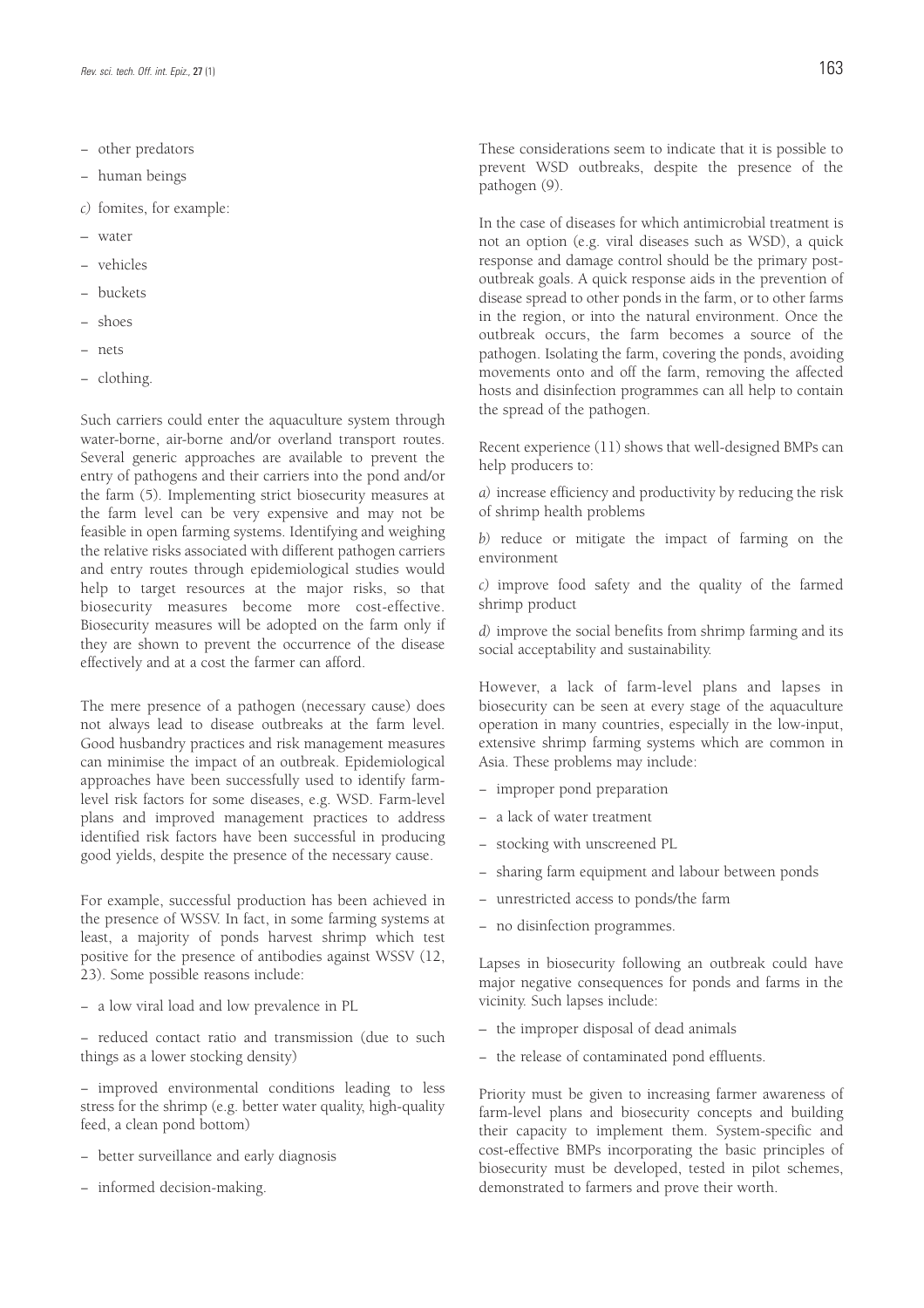As part of a regional initiative to control aquatic animal diseases, NACA oversees continuing projects in India, Indonesia, Vietnam and Thailand. These programmes are developing and validating effective extension approaches (e.g. the concept of cluster farming) to promote the widespread adoption of BMPs/farm-level plans that include the concepts of biosecurity on the farm, disease causation and health management.

## A case study in India

Since the early 1990s, the Indian shrimp aquaculture sector has been hard hit by viral diseases. To address rising concerns about the effect of diseases on the sustainability of the sector, the Indian government Marine Products Export Development Authority (MPEDA), with the technical assistance of NACA, and the support of the Indian Council of Agricultural Research (ICAR) and the Australian Centre for International Agricultural Research (ACIAR), initiated a programme in 2000 on 'Shrimp disease control and coastal management'. The programme began implementation in 2001, with a large epidemiological study aimed at identifying the risk factors for key shrimp diseases. It also undertook to develop and disseminate BMPs to minimise risk factors for disease outbreaks on the farm and, more broadly, to address shrimp-farming sustainability. The programme, which is now in its seventh year, was implemented phase by phase. Its progress since 2000 is illustrated in Figure 1.

Some of the key stages of the programme include:

– a baseline study of the major diseases affecting shrimp aquaculture (2000)

– a longitudinal epidemiological study of 365 ponds in Andhra Pradesh, on the east coast of India, to identify major risk factors associated with WSD and low productivity in *Penaeus monodon* aquaculture ponds (2000 to 2001)

– the development of farm-level BMPs, appropriate to the Indian context, to address the identified risk factors (2002)

– pilot-testing of BMPs on selected farms (2002)

– publishing a simple and practical shrimp-health management manual, based on the outcomes of the risk



#### **Fig. 1**

**Marine Products Export Development Authority/Network of Aquaculture Centres in Asia Pacific programme development in India since 2000**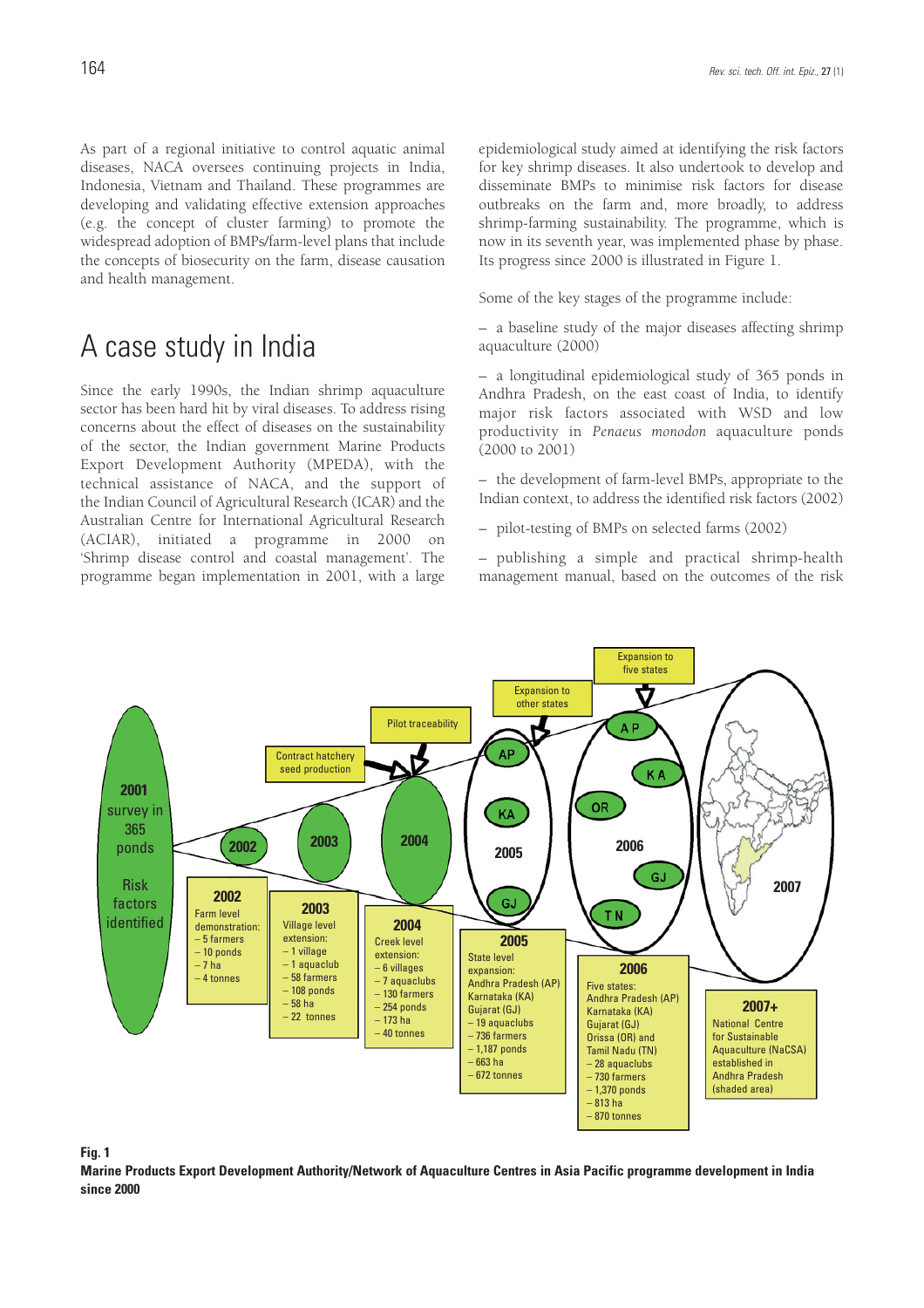factor study and BMP pilot tests, to support farm and village-level extension programmes (2002)

– developing and testing the concept of cluster farming and promoting the adoption of BMPs to a large number of clusters (2003 to 2004)

– extending some BMPs to downstream operations, such as hatcheries

– reviewing and refining these BMPs, and producing BMP extension leaflets for each stage of the aquaculture operation (2005)

– expanding the BMP programme to clusters in five different states of India (2005 to 2006)

– designing an institutional framework to maintain the BMP and shrimp health extension programme (2006)

– establishing and inaugurating the National Centre for Sustainable Aquaculture (NaCSA) to carry forward the MPEDA/NACA programme (2007).

### **Risk factor study**

Following a baseline survey of the major diseases that affect shrimp farming, and after some preliminary consultations with farming communities, a detailed longitudinal epidemiological study was conducted on shrimp disease problems during 2001. The study involved

365 ponds in the West Godavari and Nellore districts of Andhra Pradesh state. An epidemiological approach was taken to understand better the key risk factors that contribute to shrimp disease outbreaks and low pond production, with an emphasis on the economically serious WSD. The findings from this study have been published as a *Shrimp Health Management Extension Manual* (13). Some of the key findings from this risk factor study are summarised in Table I. The outcomes of the study provided a better understanding of risk factors for WSD outbreaks, as well as for unusually low pond productivity.

Towards the end of 2001, the results were discussed widely with farmers and relevant agencies in Andhra Pradesh. Consensus was reached on the study findings and their practical application to improve the performance of shrimp-farming in this state. Significant risk factors associated with disease outbreaks and low pond productivity were then used to develop locally relevant management strategies (so-called 'better management practices' or BMPs) to reduce the identified risks.

The study was unusual because, up until this time, only a limited number of field studies had been conducted on this scale. Moreover, of these, only a few used an epidemiological approach. Among the studies that were conducted, the most extensive were:

– the longitudinal epidemiological investigation, conducted in Vietnam and India from 1998 to 2000, with

#### **Table I**

**Factors that reduce or increase the risk of white spot disease outbreaks in shrimp**

| <b>Factors that reduce the risk</b>                                       | <b>Factors that increase the risk</b>                                                                                            |  |
|---------------------------------------------------------------------------|----------------------------------------------------------------------------------------------------------------------------------|--|
| Disposal of removed bottom sludge away from the farm site                 | Ponds with a history of white spot disease (WSD) outbreaks                                                                       |  |
| Ploughing of soil when wet                                                | Ponds that are widely and randomly spread in the farming cluster                                                                 |  |
| Liming the water                                                          | Dark brown coloured water at stocking                                                                                            |  |
| Ponds closely located within a given cluster                              | Transparent water with benthic algae during later stages of the grow-out phase                                                   |  |
| Water filtration using fine mesh filters (300 µm) and disinfection before | Water salinity of more than 30 parts per thousand                                                                                |  |
| stocking<br>Quick transportation of the post-larvae (within 6 hours)      | Water transparency of less than 30 cm during the first month and more than 60 cm<br>during the third month of the grow-out phase |  |
| Acclimatisation of post-larvae for less than 2 hours during stocking      | Water pH of under 7.5 or over 10                                                                                                 |  |
| Stocking of on-farm nursery-reared juveniles                              | Stocking of commercial nursery juveniles                                                                                         |  |
| Use of water disinfectants, soil treatment chemicals and soil             | Stocking post-larval batches with more than 5% mortalities during transportation                                                 |  |
| conditioners during the grow-out phase                                    | Stocking post-larvae batches with a higher prevalence of white spot syndrome virus                                               |  |
|                                                                           | Shallow water depth (less than 1 m) and water intake during the first month of the<br>grow-out phase                             |  |
|                                                                           | Late stocking of post-larvae                                                                                                     |  |
|                                                                           | Higher stocking densities                                                                                                        |  |
|                                                                           | Delayed start of feeding                                                                                                         |  |
|                                                                           | Raining and sudden drops of temperature (more than 5°C within a day)                                                             |  |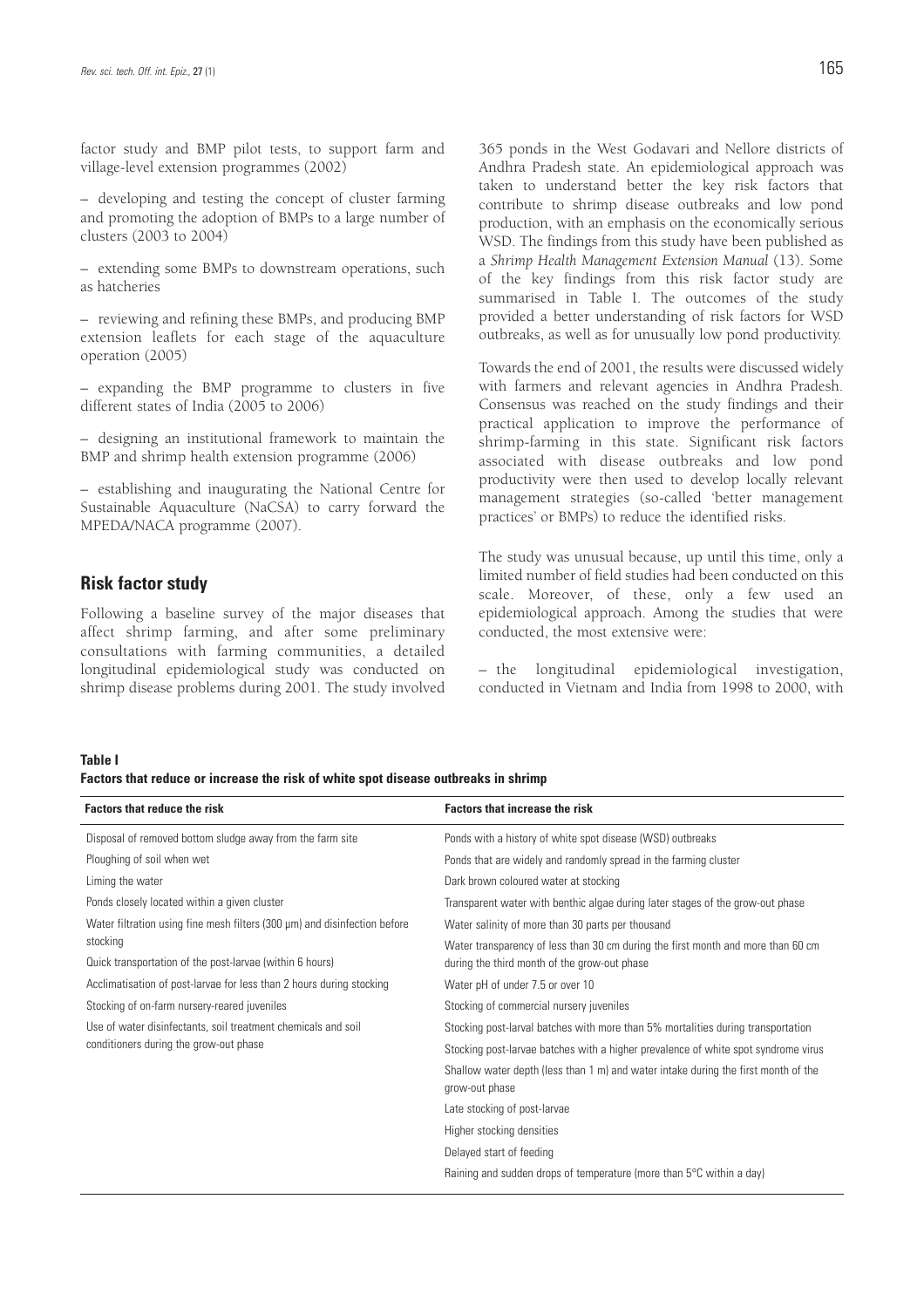funding from the UK Department for International Development (6, 7, 8, 15, 21, 24, 25)

– the MPEDA/NACA study carried out on the east coast of India during 2000 and 2001.

Both studies clearly show the value of the epidemiological approach for understanding pond and/or farm-level risk factors for important diseases, and the practical value of using such findings to develop appropriate interventions in the form of BMPs.

### **Testing better management practices at the farm level**

During 2002, BMPs were tested on five farms, involving ten ponds, in three villages in the West Godavari and Nellore districts of Andhra Pradesh, on the east coast of India. Incidentally, Andhra Pradesh contributes about 50% of the total production of cultured shrimp in India. Technical assistance, monitoring and evaluation were provided by NACA and MPEDA. These trials or demonstrations were also used to disseminate information on risk management strategies more widely to farmers.

Although the adoption of BMPs did not completely eliminate shrimp disease, participating farmers and the MPEDA/NACA study team judged the outcomes as very promising. Adoption of risk management practices at pond level led to improvements in both profits and productivity. On demonstration farms, returns shifted from a loss in 80% of ponds in 2001 to a profit in 80% of ponds in 2002. During district-level workshops in November 2002, which were attended by over 470 farmers from the Nellore and Bhimavaram districts of Andhra Pradesh, farmers responded positively to these findings and requested support for more demonstrations, and initiatives to extend the concept of BMPs to the wider farming community. The 2002 trials further provided valuable insight into the factors influencing the adoption of BMPs by farmers, with farmer knowledge, willingness and the capacity to adapt BMPs to their on-farm conditions and financial resources all contributing to the positive results. Based on the findings from the 2001 risk factor study and the 2002 demonstrations, the BMPs were further modified and published as the *Shrimp Health Management Extension Manual* (13). The manual is freely available for download at www.enaca.org/shrimp and www.mpeda.com.

### **Promoting better management practices at the village level**

During 2003, MPEDA and NACA responded positively to farmer requests and provided technical assistance for further demonstrations in one village in the West Godavari district of Andhra Pradesh. The objective was to promote the adoption of BMPs by a wider number of farmers to create a visible and quantifiable impact on the village community. A further objective was to support the village to organise a self-help group (the 'aquaclub') among farmers in the village to collectively address common shrimp health and farm management problems through a participatory approach. The core NACA/MPEDA team lived in the village during the early part of 2003, promoting the adoption of BMPs, supporting farmers to establish the aquaclub, facilitating weekly farmer meetings, and organising 'service provider/farmer' contacts and exchanges of information, thus trying to build up mutual trust among these parties. At the same time, the team established a monitoring programme and, at the end of the 2003 harvest, evaluated with farmers the outcomes of the village demonstration, to better understand the benefits of, and constraints to, adopting BMPs. Padiyar *et al.* (19) provide a detailed account of the 2003 programme. Some highlights were:

– 58 farmers with 108 ponds, spread over 58 hectares, volunteered to work with the study team and came together to form an 'aquaclub' to implement BMPs through a co-operative approach;

– shrimp health management practices were developed in consultation with local farmers, based on the general BMP principles derived from the 2001 risk factor studies and the outcomes of the 2002 demonstrations;

– BMPs focusing on pond bottom and water preparation, PL selection, stocking and post-stocking were widely promoted;

– data collected on corresponding harvests from nondemonstration ponds (164 ponds in 20 villages) were used to compare results and assess the impact of the village-level trials;

– BMP adoption rates in demonstration ponds were much higher than those in the non-demonstration ponds of surrounding villages. For example, in demonstration ponds the adoption rates for some key BMPs, such as sludge removal, water filtration, polymerase chain reaction (PCR) testing, stocking with PL reared in on-farm nurseries, using feed-check trays for on-demand feeding, and emergency harvesting of disease-affected stocks were 99%, 89%, 98%, 83%, 88% and 100%, respectively.

Better management practices listed in the *Shrimp Health Management Extension Manual* (13) were promoted in all the ponds under study. Some of the key BMPs used were:

*a)* preparation of pond bottoms and water management before stocking, i.e.:

– sludge removal and disposal away from the pond site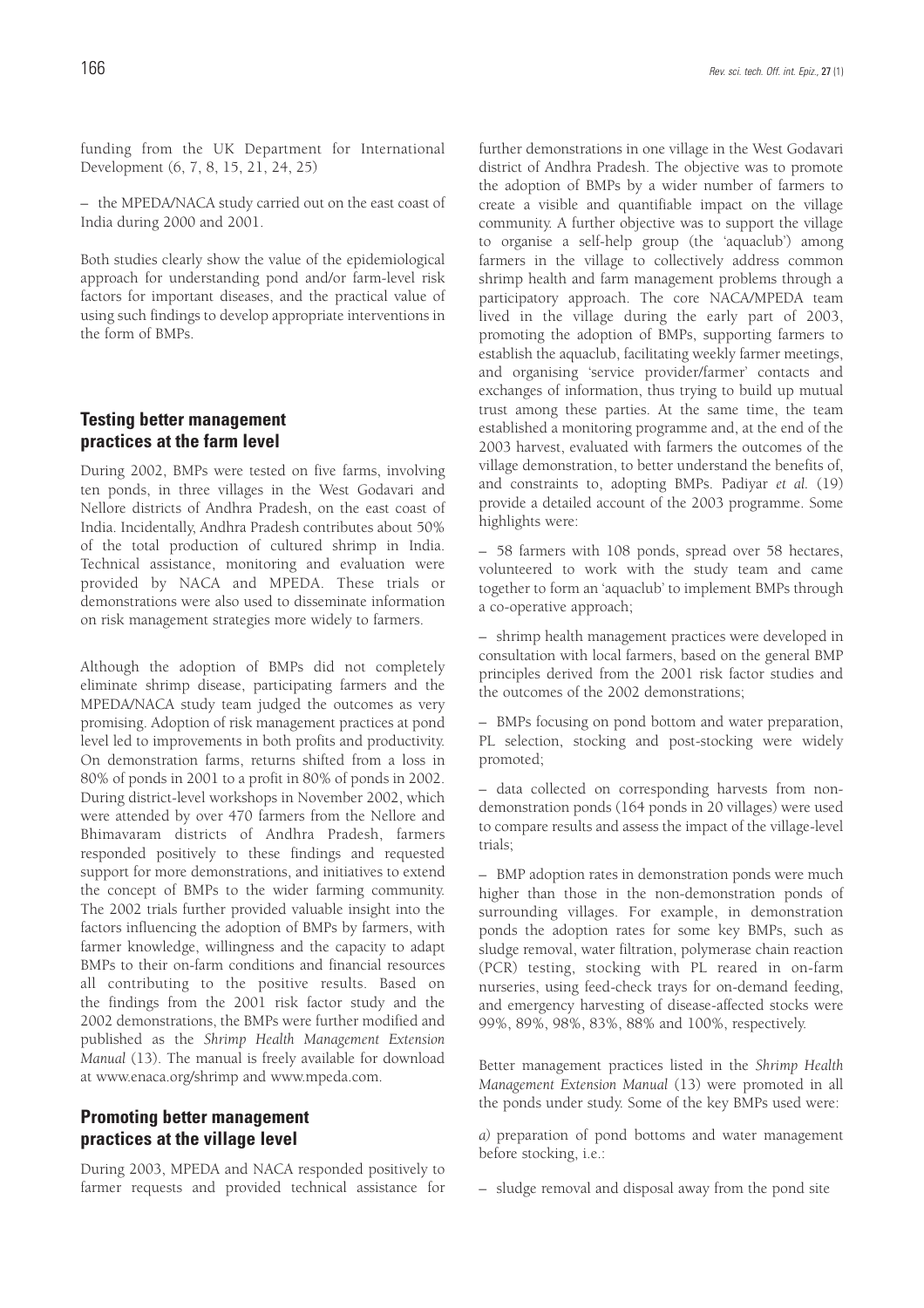– ploughing on wet soil if the sludge has not been removed completely

– water filtration, using twin bag filters of 300 μm mesh size

– ensuring a water depth of at least 80 cm at the shallowest part of the pond

– water conditioning for 10 to 15 days before stocking

*b)* careful PL selection and stocking, i.e.:

– selecting PL of uniform size and colour, which are actively swimming against the water current

– testing (with nested PCR) PL for WSSV (using batches of 59 PL pooled together. Negative test results indicate, with 95% confidence, that the prevalence of WSSVinfected PL is less than 5% in that population)

– eliminating weak PL before stocking, using formalin (100 parts per million [ppm]) stress for 15 to 20 minutes in continuously aerated water

– on-farm nursery rearing of PL for 15 to 20 days

– stocking from the first week of February to the second week of March (early spring)

– ensuring a transportation time for PL of less than six hours from hatchery to pond site

– stocking into green water with stable algal blooms and avoiding transparent water during stocking

*c)* careful management after stocking, i.e.:

– filling grow-out ponds with water from reservoirs that has been left to 'age' for at least 10 to 15 days

– regular use of agricultural lime, especially after water exchange and rain

– no use of any harmful or banned chemicals, including antibiotics

– use of feed-check trays to ensure feeding based on shrimp demand

– feeding across the pond, using boats or floating devices, to avoid local waste accumulation

– regular removal of benthic algae

– exchanging water only during crucial periods (e.g. periods of low oxygen, algal bloom crash)

– weekly checking of pond bottom mud for blackish organic waste accumulation and bad smells

– regular shrimp health checks, and weekly health and growth monitoring, using a cast net

– removal and safe disposal of sick or dead shrimp

– emergency harvesting after proper decision-making

– no draining or abandoning of disease-affected stock.

Farmers and the study team judged the results of these demonstrations very favourably. Four harvest outcomes were considered:

− days of culture

− productivity

- shrimp size
- shrimp survival.

All were significantly (p < 0.05) better in the demonstration ponds than in the non-demonstration ponds. Many of the non-demonstration ponds 'crashed' with shrimp disease early in the season, whereas nearly 75% of demonstration ponds sustained the harvest for 80 days.

An important outcome in 2003 was the establishment of an active club, which met regularly and promoted widespread adoption of BMPs among its members, generating intense interest among neighbouring villages. At the end of the 2003 harvest, participating farmers recorded significant benefits from adopting BMPs and the aquaclub. Although shrimp disease was not eliminated, demonstration ponds had significantly increased production and achieved a better-quality product than the surrounding ponds and villages. The demonstration also provided more understanding of the constraints (e.g. financial, social) faced by farmers in adopting BMPs. The well co-ordinated collective approach and positive results evoked keen interest among farmers in surrounding villages, and the study team received several requests to bring new villages into the scheme in 2004.

The 2003 village pilot scheme showed that it is possible to reduce the risks of production losses from shrimp disease, and improve the productivity and profitability of shrimp farms, by:

– providing science-based information on BMPs

− providing technical support that enables farmers to adapt BMPs to their own circumstances

− promoting the concept of self-help groups (aquaclubs) to aid co-operation and communication among stakeholders, allowing them to address health management issues collectively.

### **Promoting better management practices at the cluster level and expanding the programme**

Following the success of BMPs at the village level, the programme moved one step further and promoted the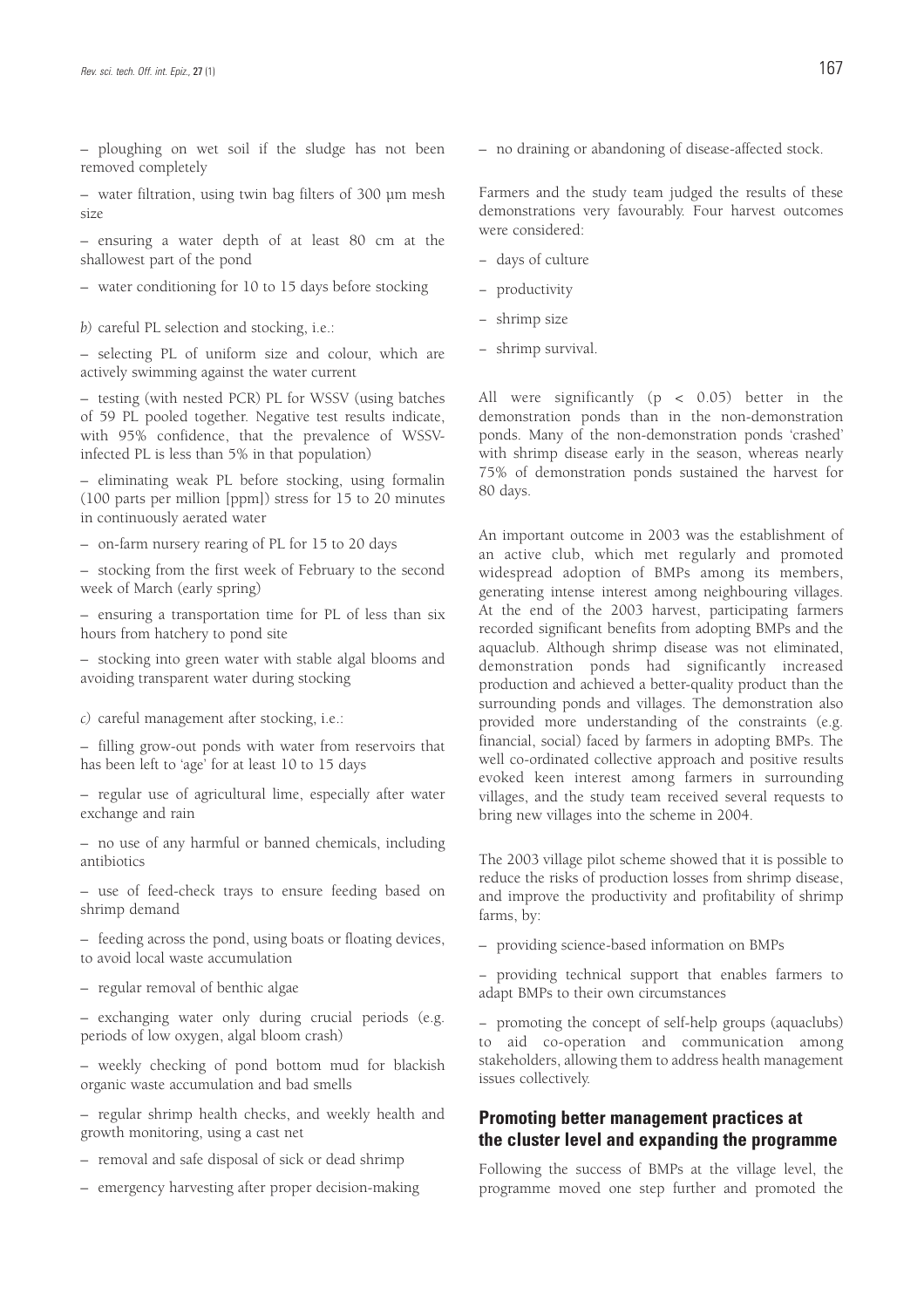adoption of BMPs among clusters of farmers along a particular creek. In 2004, 130 farmers with 254 ponds were organised into seven aquaclubs (clusters) in Andhra Pradesh and BMPs were promoted to the cluster. A cluster is a group of inter-dependent shrimp ponds, situated in a specific geographic locality. Usually, all these ponds depend on the same water source. Cluster farming is collective planning, decision-making and carrying out these decisions by a group of farmers (in a 'cluster') who have chosen to take a participatory approach to accomplish a common goal (e.g. reduce risks and improve farming practices and profitability). The cluster concept also makes it easier to communicate risks and risk management more effectively to a larger group of farmers.

As a result of its success, and the acceptance of the concepts of BMPs and cluster farming, the programme was further expanded in 2005 to cover more clusters in Andhra Pradesh, and extended to limited areas of the Karnataka and Gujarat states on the west coast of India. In all, the adoption of BMPs was promoted in 19 aquaclubs, consisting of 736 farmers with 1,187 ponds. Details of the programme in Andhra Pradesh, along with harvest outcomes and lessons learned, are provided by Padiyar *et al.* (17). The results, presented in Table II, clearly indicate that, when implemented collectively by organising farmers into an aquaclub, BMPs can significantly improve the shrimp harvest and reduce the impact of disease.

In 2006, the programme was run in five coastal states:

- − Andhra Pradesh
- − Karnataka
- − Gujarat
- − Tamil Nadu
- − Orissa.

By 2006, BMPs were being promoted in 28 aquaclubs, comprising 730 farmers with 1,370 ponds.

#### **Table II**

**Average value of shrimp harvests during the demonstration period of better management practices on Andhra Pradesh farms in India in 2005**

| <b>Harvest outcome</b>        | <b>Study ponds</b> | Non-study ponds |  |
|-------------------------------|--------------------|-----------------|--|
| Production (kilogram/hectare) | 1.366              | 764             |  |
| Days of culture               | 116                | 98              |  |
| Survival rate (%)             | 72                 | 46              |  |
| Planned harvest (%)           | 88                 | 35              |  |

### **Key approaches of the programme**

To enhance BMP uptake and promote their adoption in different coastal states of India, brochures on ten key thematic areas were developed in English and translated into all five state languages. Each brochure describes the field procedures for its topic in 15 simple steps, in the local language, with the aid of pictures from the field. The brochures are distributed at weekly farmer meetings and regular pond visits. BMPs are also promoted through posters, articles in local newspapers and documentaries on local television channels. All ten BMP brochures can be downloaded from www.enaca.org/shrimp, and their subjects are as follows:

- good pond/water preparation
- good quality seed selection
- water quality management
- feed management
- pond bottom monitoring
- health monitoring/biosecurity
- food safety (no use of antibiotics)
- better harvest and post-harvest practices
- record maintenance/traceability
- environmental awareness.

To facilitate farmer involvement, ensure commitment and instil confidence, the study team stayed in the study villages for the entire shrimp-harvesting season, arriving at least one month before it started. At village meetings, farmers were introduced to the 'cluster farm management' concept, the formation of aquaclubs (groups of 20 to 30 farmers) and the importance of adopting BMPs. Key farmers from other villages, where the MPEDA/NACA study team had worked previously (between 2002 and 2004), were invited to these new villages to share their experiences. Wherever possible, field visits were arranged for farmers to other villages so they could talk to the farmers already using BMPs and see their ponds at first hand. Aquaclubs were able to prioritise and contextualise the BMPs according to their local needs. A contract hatchery seed procurement system (16) was introduced, in which meetings were arranged between farmers and hatchery operators to ensure a supply of good quality seed shrimp. Under this system, cluster farmers place bulk orders to a hatchery, 45 to 60 days in advance of the planned stocking date, for the required quantity and quality of PL. Through a consultative process, initially facilitated by the project team, a mutual agreement is made between selected hatcheries and aquaclubs. This arrangement includes agreements on BMPs to be used in the hatcheries and other terms and conditions for the production and procurement of quality PL.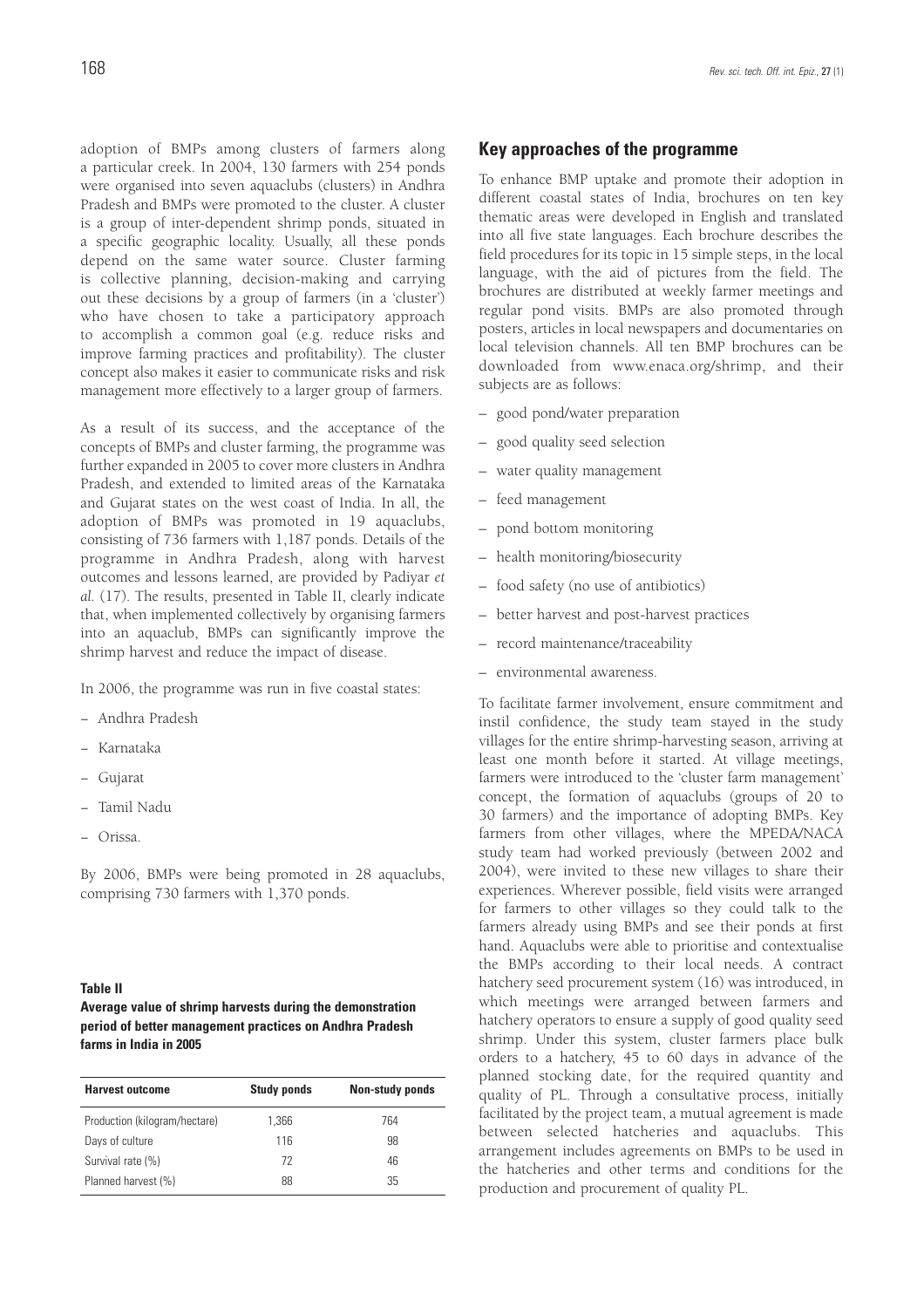### **Impact of this regional initiative on aquaculture in India**

The MPEDA/NACA programme has made significant progress, increasing from five farmers, who adopted the cluster farming approach in 2002, to 730 farmers (813 hectares) in 28 aquaclubs in five states (Andhra Pradesh, Karnataka, Orissa, Gujarat and Tamil Nadu) in 2006 (Fig. 1). In addition, several farmers and farming villages in India implemented BMPs and the shrimp-farmcluster management approach without direct intervention from the project, which is an indirect positive impact of the programme. The production of BMP shrimp through the programme has increased from four tonnes in 2002 to 870 tonnes in 2006. The implementation of simple, science-based farm-level plans and management practices (e.g. BMPs) and adopting the cluster farming approach have significantly reduced disease risks on cluster farms. The prevalence of disease in the demonstration farms decreased from 82% in 2003 to 17% in 2006 in Andhra Pradesh; while, in non-demonstration ponds, the reduction in disease prevalence was much lower over the same period, as shown in Table III.

Another significant finding was that the efficient use of resources, such as feed, PL, fuel and finances, minimised production costs and improved farming profits, providing a strong incentive to join the programme.

Economic analysis clearly demonstrates that farmers adopting BMPs have higher profitability, lower production costs and are able to produce quality and traceable shrimp without using any banned chemicals. The concept of traceability was successfully pilot-tested in a few of the selected clusters. Preliminary findings clearly suggested that, through cluster farming and the aquaclub concept, it is possible to implement traceability schemes for smallscale farmers, to ensure market access. In the demonstration ponds in Andhra Pradesh, for every 1,000 Indian rupees (US\$ 25) invested by a farmer, around 520 rupees (US\$ 13) was earned as profit in 2006. This was a substantial increase, compared to the 250 rupee profit (US\$ 6) made by non-demonstration farmers during the same period.

The programme also led to a reduction in other aquaculture-related risks. For example, environmental risks were reduced through the decrease in pollution, resulting from the reduced use of chemicals and antibiotics, and the limited discharge of sediments and water exchange. Food safety risks were substantially reduced by the reduction of chemical use in cluster BMP ponds. The social impacts included a reduction in risks to livelihoods and an improved awareness of biosecurity and the environment among cluster farmers. A summary of the impact of the programme is highlighted in Table IV.

# Maintaining the process: the way forward

Better management practices on the farm and cluster farming are promising models for small-scale farmers to work together to reduce disease, food safety risks, environmental, financial and social risks, and earn their livelihood by helping the industry to meet customer demand, through adopting sustainable and environmentally friendly farming practices (4, 20). However, to expand and maintain the process, an institutional framework is needed, as well as the commitment of resources from the national government and private sector.

Following on from the programme, MPEDA formulated a scheme for registered 'aquaculture societies' (legal entities that are very similar in structure and function to the informal aquaclubs) at the primary producer level, which would assist these producers to adopt BMPs. To support the initiative, MPEDA has set up a separate technical service agency, called the National Centre for Sustainable Aquaculture (NaCSA), under the administrative control of MPEDA. This new agency has been operating since April 2007 and will function as an outreach organisation of MPEDA, primarily to cater to the extension needs of aquaculture farmers. The primary objective of NaCSA is to support the development of sustainable aquaculture in India, by providing science-based extension and other

**Table III**

**Comparison of disease prevalence, by percentage, in ponds with better management practices (BMP) and ponds without, between 2003 and 2006, in India.**

| Year | <b>Number of BMP</b><br>ponds | <b>Disease prevalence</b><br>in BMP ponds | <b>Number of non-BMP</b><br>ponds | Disease prevalence<br>in non-BMP ponds | <b>Difference</b> |
|------|-------------------------------|-------------------------------------------|-----------------------------------|----------------------------------------|-------------------|
| 2003 | 108                           | 82%                                       | 164                               | 89%                                    | $+7%$             |
| 2004 | 254                           | 37%                                       | 187                               | 57%                                    | $+20%$            |
| 2005 | 1.187                         | 15%                                       | 517                               | 42%                                    | $+27%$            |
| 2006 | .370                          | 17%                                       | 901                               | 44%                                    | $+27%$            |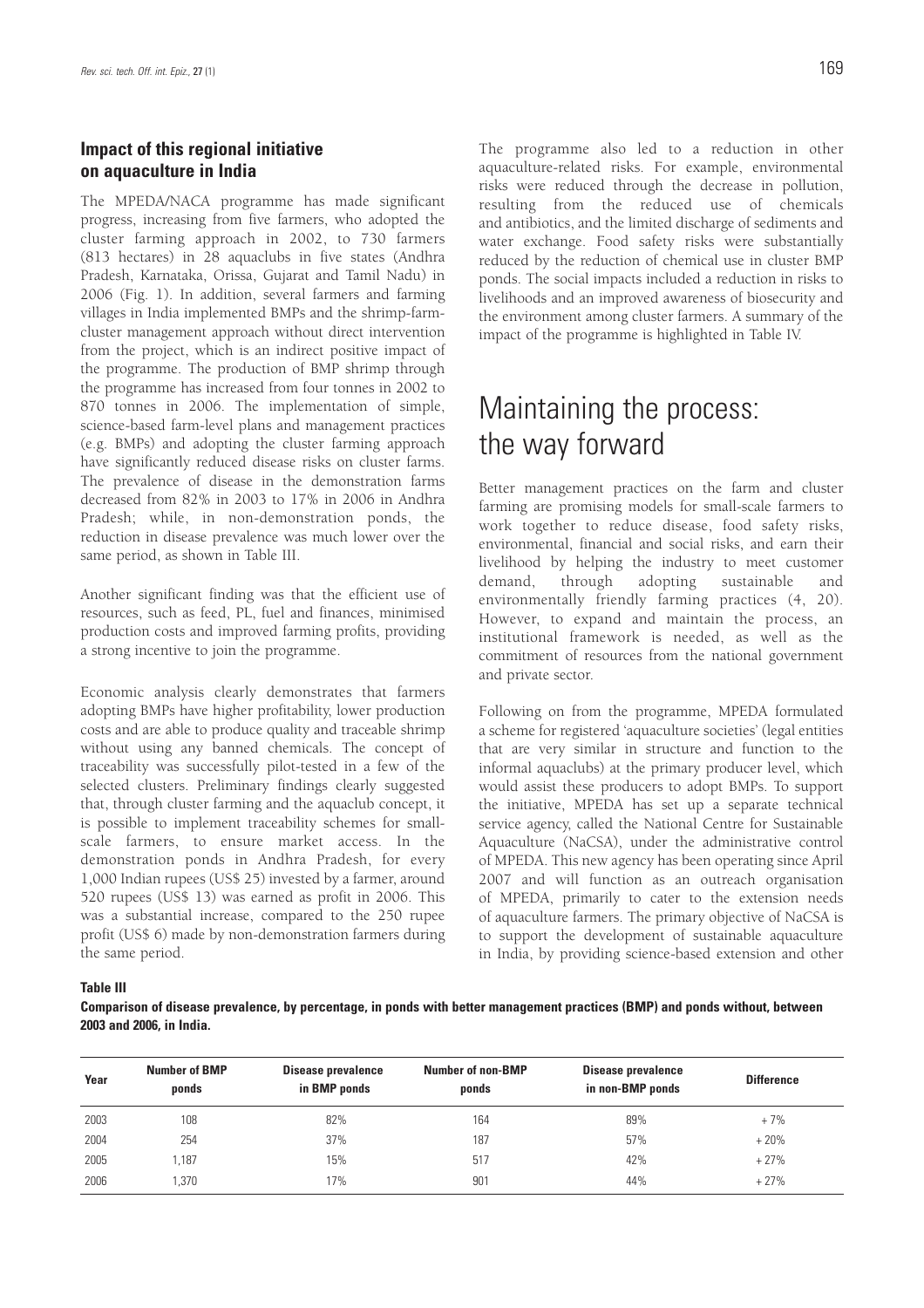#### **Table IV**

**Summary of the impact of the programme of the Marine Products Export Development Authority and Network of Aquaculture Centres in Asia-Pacific to promote better management practices** 

| <b>Risk</b>    | <b>Positive impacts</b>                                                                                                               |
|----------------|---------------------------------------------------------------------------------------------------------------------------------------|
| <b>Disease</b> | Reduced incidence of disease                                                                                                          |
| Food safety    | Reduced chemical and antibiotic use and complete traceability of the product                                                          |
| Market access  | Increased opportunity for market access, mainly due to sizeable quantity of production from an aquaclub (as opposed to a single farm) |
|                | Better quality produce                                                                                                                |
| Financial      | Improved profits                                                                                                                      |
|                | Access to bank credit                                                                                                                 |
| Social         | Reduced risk to small-scale farmers                                                                                                   |
|                | Increased communication                                                                                                               |
|                | Harmony among farmers                                                                                                                 |
| Environmental  | Reduced pollution                                                                                                                     |
|                | Increased awareness of the environment                                                                                                |

services to the sector. Thus, NaCSA will continue to consolidate and expand the BMP implementation work initiated under the MPEDA-NACA programme through a network of aquaculture societies across the country. At present, NaCSA is working with 70 aquaculture societies and is expected to promote BMPs in 200 societies within the next year. The following steps are being taken by NaCSA to continue the process of BMP adoption and cluster farming:

- promoting BMPs to reduce disease risk and improve aquaculture productivity and profits
- building capacity and empowering primary producers
- facilitating improved service provision to the aquaculture sector
- connecting farmers to markets to realise better prices
- ensuring food security and sustainable livelihoods.

# Conclusion

Although BMPs are often simple farm-level management practices to prepare for and respond to disease, their systematic adoption by farming communities to manage shrimp health problems, and to achieve widespread sustainable shrimp production, has a relatively recent history. The MPEDA/NACA programme has the distinction of being the first programme in this direction in the region. Since then, this approach towards sustainability has been adopted by several countries, and it is expected to spread to many other countries in the Asian region. During the period between 2002 and 2006, BMPs were massively promoted through demonstrations/pilot schemes. The concept of cluster farming was developed for shrimp farming through the development of farmer self-help

groups, known as aquaclubs. Efforts were made to link the aquaclubs with their suppliers, such as shrimp hatcheries and feed manufacturers. The concept of producing good quality PL under contract agreements (the contract hatchery system) with aquaclubs was also introduced. A massive awareness campaign was conducted to promote BMPs through articles in local newspapers, documentaries on local television channels, posters, leaflets and farmer meetings. Finally, to maintain the process of cluster farming and BMP adoption, an institutional framework, in the form of NaCSA, has been established.

Effectively engaging with the millions of aquaculture producers in Asia and the Pacific region, and helping them to develop farm-level plans to deal with aquatic animal disease, is not a small task, and it is one that can only be achieved through the involvement and contribution of all the participants in the supply chain, from producers to consumers. The Indian example should serve as a model for developing and implementing farm-level plans that support sustainable aquaculture development and, at the same time, contribute to effective health management.

## Acknowledgements

The authors gratefully acknowledge the financial and technical support provided by various national (MPEDA, ICAR, College of Fisheries, Mangalore) and international agencies (ACIAR, NACA). The commitment and cooperation extended by the shrimp farmers is highly appreciated. The untiring work of MPEDA-NACA project staff and aquaclub leaders is also gratefully acknowledged.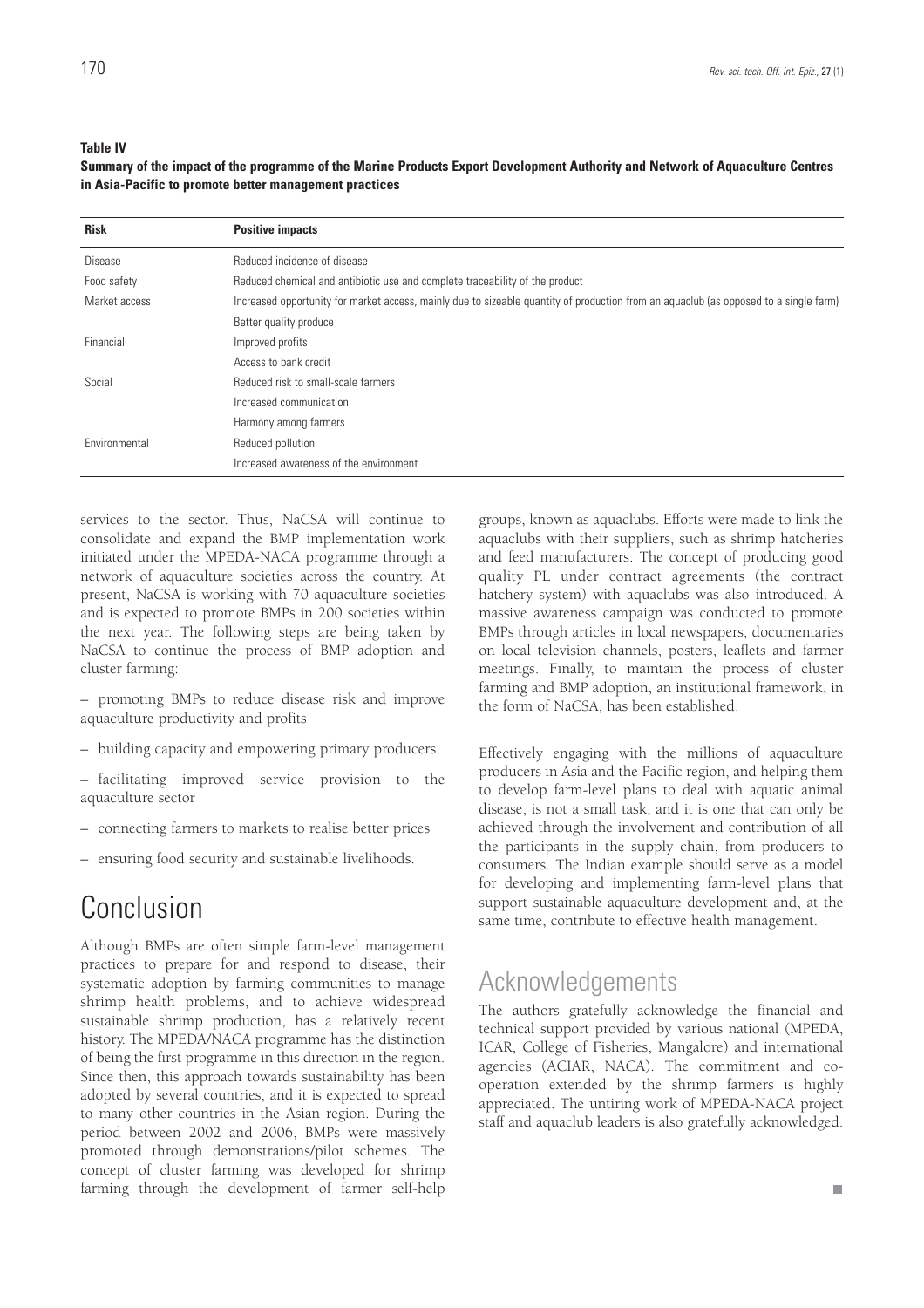# **Plans et mesures de gestion à l'échelle des élevages pour faire face aux urgences sanitaires affectant les animaux aquatiques**

C.V. Mohan, M.J. Phillips, B.V. Bhat, N.R. Umesh & P.A. Padiyar

### **Résumé**

Les maladies des animaux aquatiques constituent le principal danger pour la pérennité du secteur de l'aquaculture. Une bonne connaissance de la biosécurité et des facteurs à l'origine des maladies est essentielle pour concevoir et mettre en œuvre des plans et des mesures de gestion au niveau des élevages en cas d'urgence sanitaire. Les approches épidémiologiques permettent d'identifier les facteurs de risque de foyers à l'échelle du bassin ou de l'élevage et de mettre en œuvre des stratégies d'action appropriées. Pour que les éleveurs adhèrent aux pratiques optimales de gestion et les appliquent correctement, celles-ci doivent être simples, scientifiquement fondées, économiquement rentables et adaptées au contexte des élevages. Dans le cadre d'une initiative régionale de lutte contre les maladies des animaux aquatiques mise en place par le réseau des centres d'aquaculture de la région Asie-Pacifique (NACA), des dispositifs de vulgarisation ont été introduits avec succès en Inde, en Indonésie, au Vietnam et en Thaïlande. En Inde, un programme très performant s'occupe depuis sept ans d'apporter des réponses aux nouveaux problèmes que les maladies font apparaître dans les élevages de crevettes et qui menacent leur pérennité. Les auteurs présentent brièvement les caractéristiques, les résultats et les retombées de ce programme, avant d'en tirer quelques enseignements et perspectives pour l'avenir.

### **Mots-clés**

Élevage de crevette – Épidémiologie – Facteur de risque – Grappe de production aquacole – Inde – Maladie des points blancs – Pratique optimale de gestion – Urgence sanitaire affectant les animaux aquatiques.

п

# **Planes y medidas de gestión en cada explotación para afrontar emergencias sanitarias en animales acuáticos**

C.V. Mohan, M.J. Phillips, B.V. Bhat, N.R. Umesh & P.A. Padiyar

### **Resumen**

Las enfermedades constituyen una de las más graves amenazas que hacen peligrar la continuidad del sector acuícola. Para elaborar y aplicar planes y medidas de gestión en las explotaciones que sirvan para responder a emergencias sanitarias es indispensable conocer y entender bien los fundamentos de la bioseguridad y las causas de las enfermedades. Utilizando la epidemiología es posible determinar los factores de riesgo en viveros y explotaciones que favorecen la aparición de brotes infecciosos, y elaborar estrategias de intervención en consecuencia. Para que el propietario las adopte y aplique, las prácticas óptimas de gestión deben ser sencillas, científicamente sólidas, eficaces en relación con los costos y adaptadas al contexto. Como parte de una iniciativa regional de la red de centros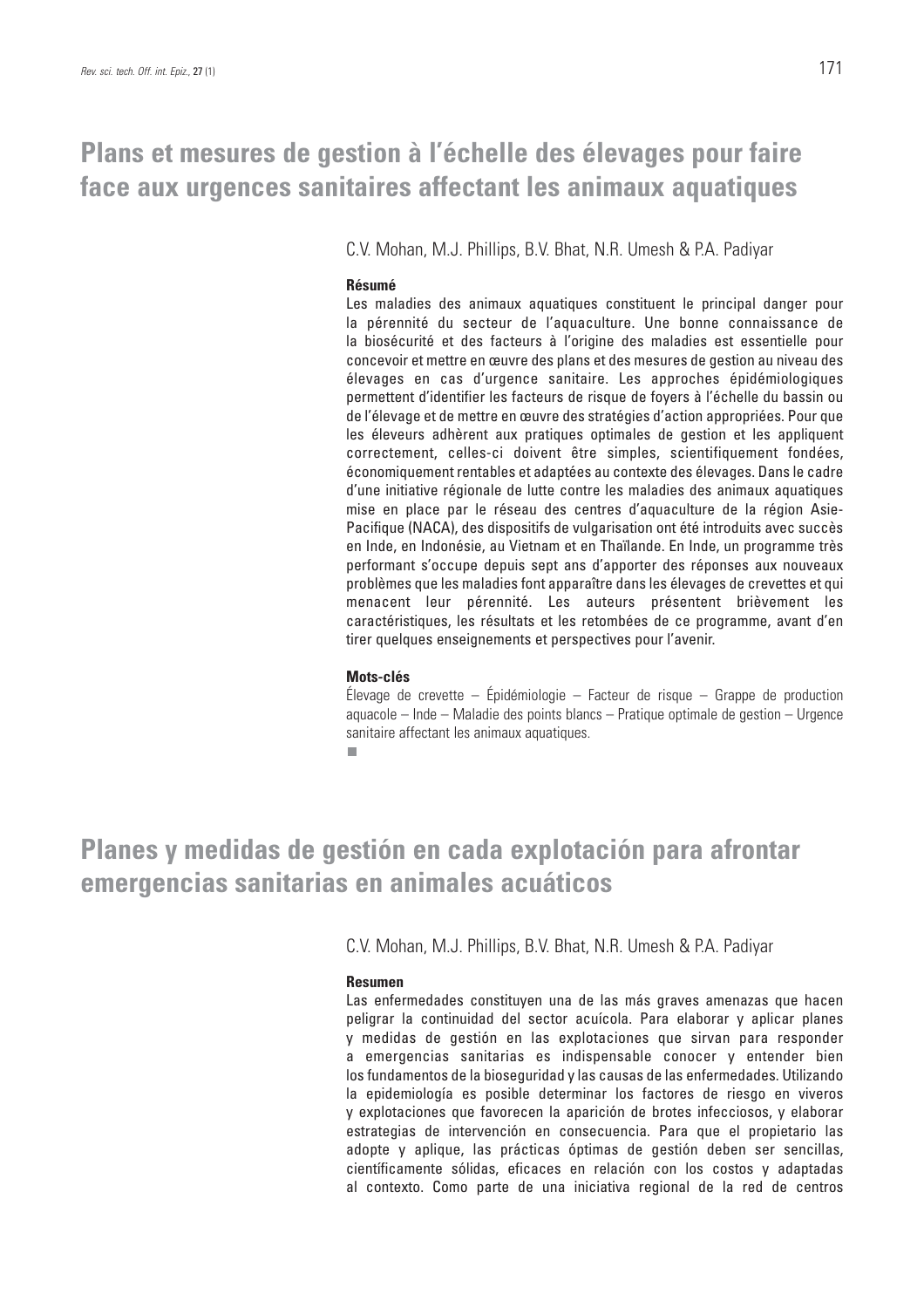de acuicultura de Asia y el Pacífico (Network of Aquaculture Centres in Asia-Pacific: NACA) destinada a combatir las enfermedades de los animales acuáticos, en la India, Indonesia, Vietnam y Tailandia se han instituido mecanismos de divulgación para promover la adopción generalizada de prácticas óptimas de gestión, planteamiento que está resultando muy fructífero. En la India hay un programa sumamente eficaz, que se encuentra ya en su séptimo año de funcionamiento, para responder a la creciente inquietud que suscitan los efectos de las enfermedades y la posibilidad de que éstos hagan peligrar la continuidad a largo plazo de la cría de camarones. Los autores exponen breve pero detalladamente las características de dicho programa, sus resultados y efectos, las enseñanzas de él extraídas y el rumbo que conviene seguir.

### **Palabras clave**

Cría de camarones – Emergencia sanitaria en animales acuáticos – Encadenamiento productivo acuícola – Enfermedad de las manchas blancas – Epidemiología – Factor de riesgo – India – Práctica óptima de gestión.

п

# **References**

- 1. Arthur J.R. (2004). A brief review of international trade in live aquatic animals. *In* Proc. Capacity and awareness building on import risk analysis for aquatic animals (J.R. Arthur & M.G. Bondad-Reantaso, eds), 1-6 April 2002, Bangkok, and 12-17 August 2002, Mazatlan, Mexico. APEC FWG 01/2002. Network of Aquaculture Centres in Asia-Pacific (NACA), Bangkok, 1-7.
- 2. Bondad-Reantaso M.G. (2004). Transboundary aquatic animal diseases/pathogens*. In* Proc. Capacity and awareness building on import risk analysis for aquatic animals (J.R. Arthur & M.G. Bondad-Reantaso, eds), 1-6 April 2002, Bangkok, and 12-17 August 2002, Mazatlan, Mexico. APEC FWG 01/2002. Network of Aquaculture Centres in Asia-Pacific (NACA), Bangkok, 9-22.
- 3. Briggs M., Funge-Smith S., Subasinghe R. & Phillips M. (2004). – Introductions and movement of *Penaeus vannamei* and *Penaeus stylirostris* in Asia and the Pacific. Food and Agricultural Organization of the United Nations (FAO), Regional Office for Asia and the Pacific (RAP). RAP Publication 2004/10. FAO/RAP, Rome, Bangkok.
- 4. Bueno P.B., Mohan C.V., Phillips M.J., Yamamoto K., Corsin F. & Clausen J. (2007). – Better management practices, public health and sustainable farming. *Fish for the People*, **5**, 2-9.
- 5. Clifford H.C.I. (1999). A review of diagnostic, biosecurity and management measures for the exclusion of white spot virus disease from shrimp culture systems in the Americas (T. Cabrera, D. Jory & M. Silva, eds). *Aquaculture*, **99** (1), 134-171.
- 6. Corsin F., Phi T.T., Phuoc L.H., Tinh N.T.N., Hao N.V., Mohan C.V., Turnbull J.F. & Morgan K.L. (2002). – Problems and solutions with the design and execution of an epidemiological study of white spot disease in black tiger shrimp (*Penaeus monodon*) in Vietnam. *Prev. vet. Med.*, **53** (1-2), 117-132.
- 7. Corsin F., Thakur P.C., Padiyar P.A., Madhusudhan M., Turnbull J.F., Mohan C.V., Hao N.V. & Morgan K.L. (2003). – Relationship between white spot syndrome virus and indicators of quality in *Penaeus monodon* postlarvae in Karnataka, India. *Dis. aquat. Org.*, **54** (2), 97-104.
- 8. Corsin F., Turnbull J.F., Hao N.V., Mohan C.V., Phi T.T., Phuoc L.H., Tinh N.T.N. & Morgan K.L. (2001). – Risk factors associated with white spot syndrome virus infection in a Vietnamese rice-shrimp farming system. *Dis. aquat. Org.*, **47** (1), 1-12.
- 9. Corsin F., Turnbull J.F., Mohan C.V., Hao N.V. & Morgan K.L. (2005). – Pond-level risk factors for white spot disease outbreaks*. In* Diseases in Asian aquaculture, Vol. 5 (P.J. Walker, R.G. Lester & M.G. Bondad-Reantaso, eds). Fish Health Section, Asian Fisheries Society, Manila, 75-92.
- 10. Corsin F., Turnbull J.F., Mohan C.V., Hao N.V. & Morgan K.L. (2005). – Use of epidemiological methods to limit the impact of white spot disease in *Penaeus monodon* farms of Vietnam and India. *Aquacult. Asia*, **10** (2), 21-30.